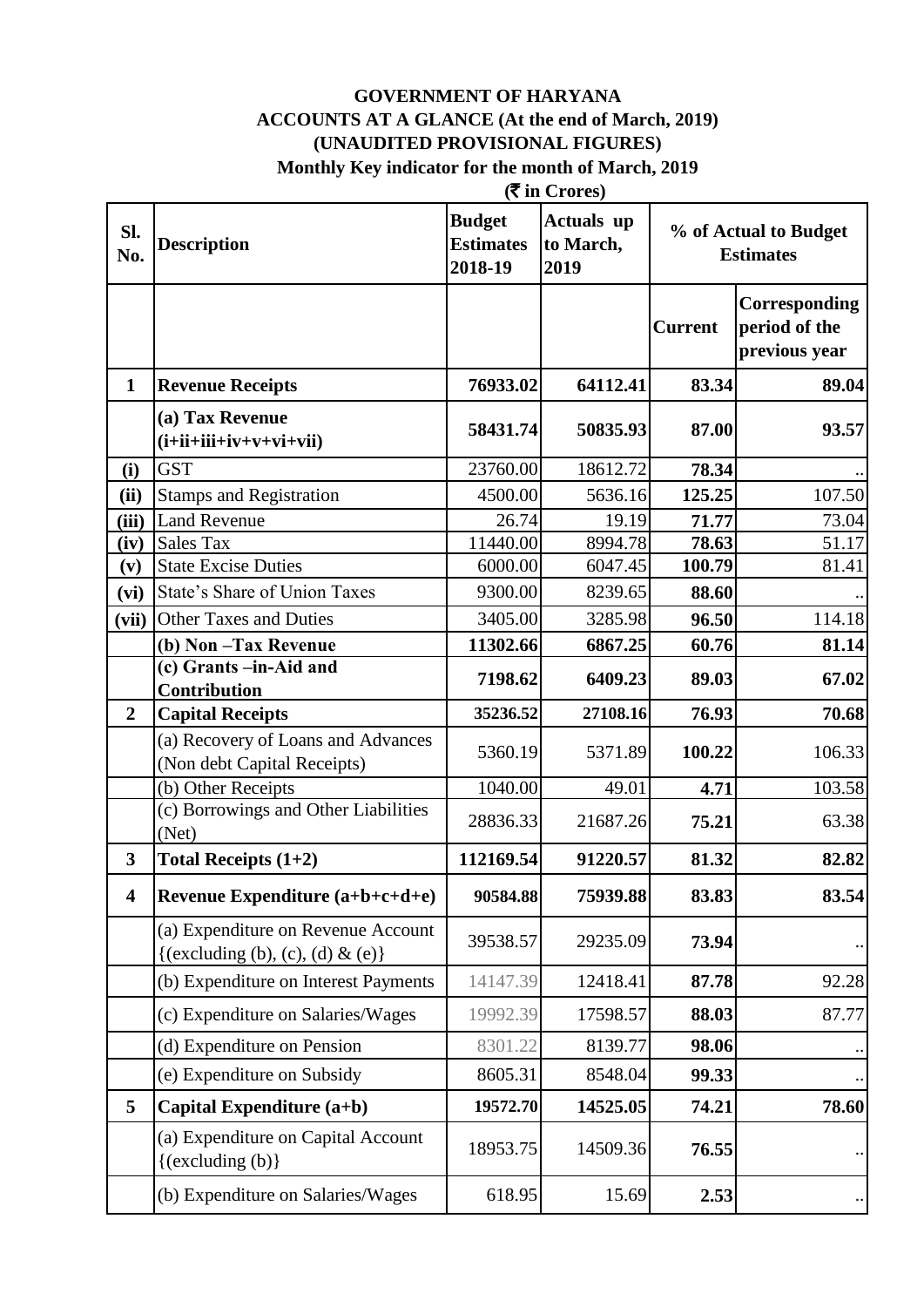| 6                | <b>Sector Wise Expenditure</b>                                                                         |             |             |       |           |
|------------------|--------------------------------------------------------------------------------------------------------|-------------|-------------|-------|-----------|
| (i)              | <b>General Sector</b>                                                                                  |             |             |       |           |
|                  | (a) Revenue                                                                                            | 30508.04    | 27330.520   | 89.58 |           |
|                  | (b) Capital                                                                                            | 934.48      | 714.56      | 76.47 |           |
| (ii)             | <b>Social Sector</b>                                                                                   |             |             |       |           |
|                  | (a) Revenue                                                                                            | 36148.39    | 29752.56    | 82.31 |           |
|                  | (b) Capital                                                                                            | 5072.29     | 3804.65     | 75.01 |           |
| (iii)            | <b>Economic Sector</b>                                                                                 |             |             |       |           |
|                  | (a) Revenue                                                                                            | 23622.73    | 18635.00    | 78.89 |           |
|                  | (b) Capital                                                                                            | 13565.93    | 10005.84    | 73.76 | $\ddotsc$ |
| (iv)             | <b>Grants-in-aid-Contributions</b>                                                                     | 305.72      | 221.80      | 72.55 | $\cdot$ . |
| $\overline{7}$   | Total Expenditure $(4+5)$                                                                              | 110157.58   | 90464.93    | 82.12 | 82.75     |
| 8                | <b>Loans and Advances Disbursed</b>                                                                    | 2011.96     | 755.64      | 37.56 | 86.97     |
| $\boldsymbol{9}$ | Revenue Surplus (+)/Deficit (-)<br>$(1 - 4)$                                                           | $-13651.86$ | $-11827.47$ | 86.64 | 61.77     |
| 10               | Fiscal /Surplus $(+)$ /Deficit $(-)$<br>$[{1 + 2(a) +2(b)}] - [(7+8)]$                                 | $-28836.33$ | $-21687.26$ | 75.21 | 63.38     |
| 11               | Primary Deficit (-)/Surplus (+)<br>$\left[ \{1 + 2(a) + 2(b)\}\right]$ –<br>$[{4(a)+(c)+(d)+(e)}+5+8]$ | $-14688.94$ | $-9268.85$  | 63.10 |           |

Note: % of Actual to Budget Estimates of the corresponding period of the previous year is not available for the Sl. No. 1(i), 1(vi), 4(a), 4(d), 4(e), 5(a), 5(b), 6 & 11.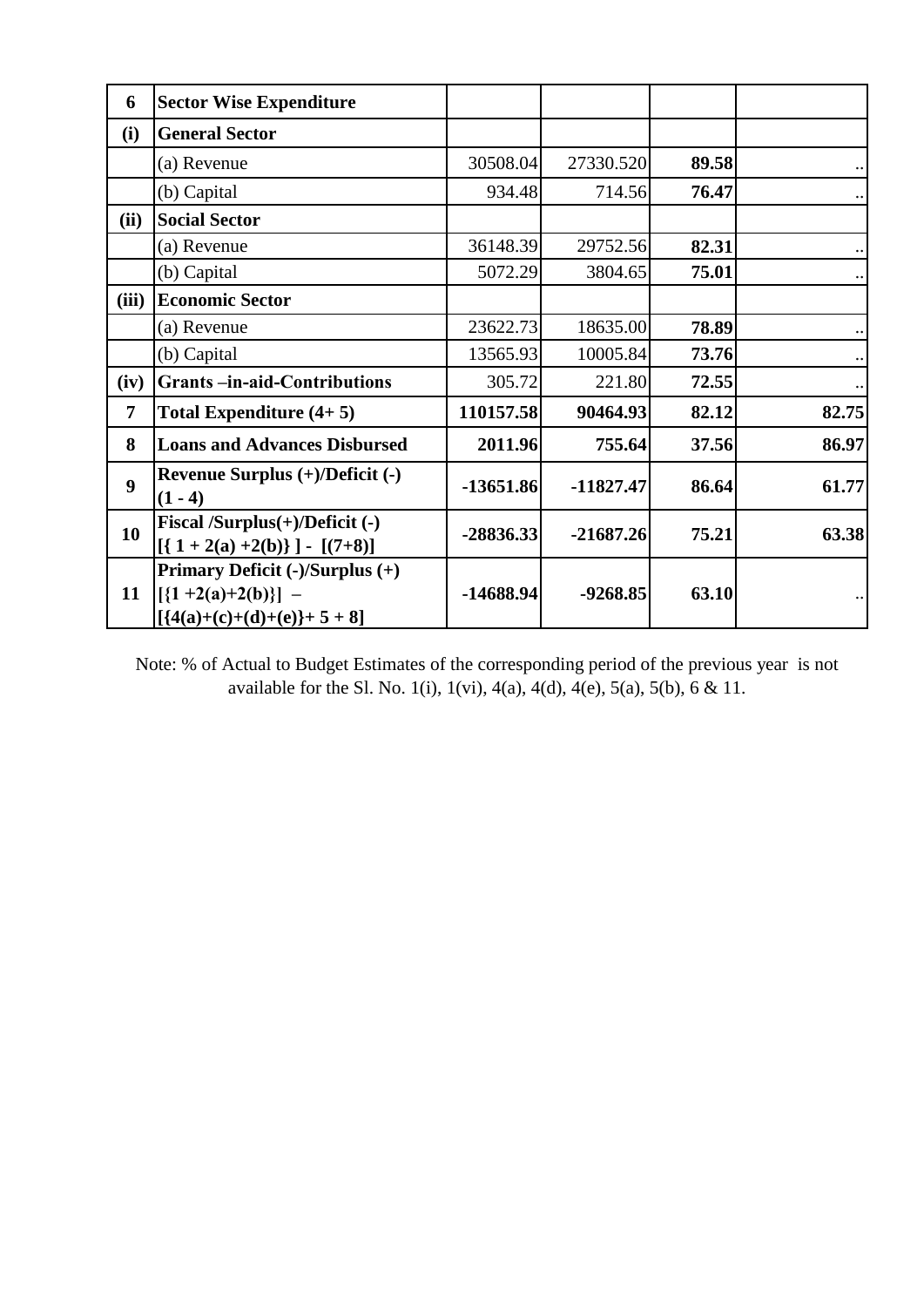(Refer to Item No. 1(a) of Monthly Accounts at a Glance)

|                        |                |                    |                | $\zeta$ $\bar{\zeta}$ in Crores) |
|------------------------|----------------|--------------------|----------------|----------------------------------|
|                        |                | 2018-2019          | 2017-2018      |                                  |
| <b>Months</b>          | <b>Monthly</b> | <b>Progressive</b> | <b>Monthly</b> | <b>Progressive</b>               |
| April                  | 4019.43        | 4019.43            | 4406.38        | 4406.38                          |
| May                    | 3441.54        | 7460.97            | 3661.78        | 8068.16                          |
| June                   | 4989.13        | 12450.10           | 6475.92        | 14544.08                         |
| July                   | 4933.23        | 17383.33           | 3650.56        | 18194.64                         |
| August                 | 3773.93        | 21157.26           | 2592.48        | 20787.12                         |
| September              | 3926.67        | 25083.93           | 3199.36        | 23986.48                         |
| October                | 3911.05        | 28994.98           | 3476.35        | 27462.83                         |
| November               | 4506.64        | 33501.62           | 3681.86        | 31144.69                         |
| December               | 4163.54        | 37665.16           | 4736.53        | 35881.22                         |
| January                | 3963.14        | 41628.3            | 3508.72        | 39389.94                         |
| February               | 3601.70        | 45230.00           | 4136.09        | 43526.03                         |
| March<br>(Preliminary) | 5605.93        | 50835.93           | 4862.29        | 48388.32                         |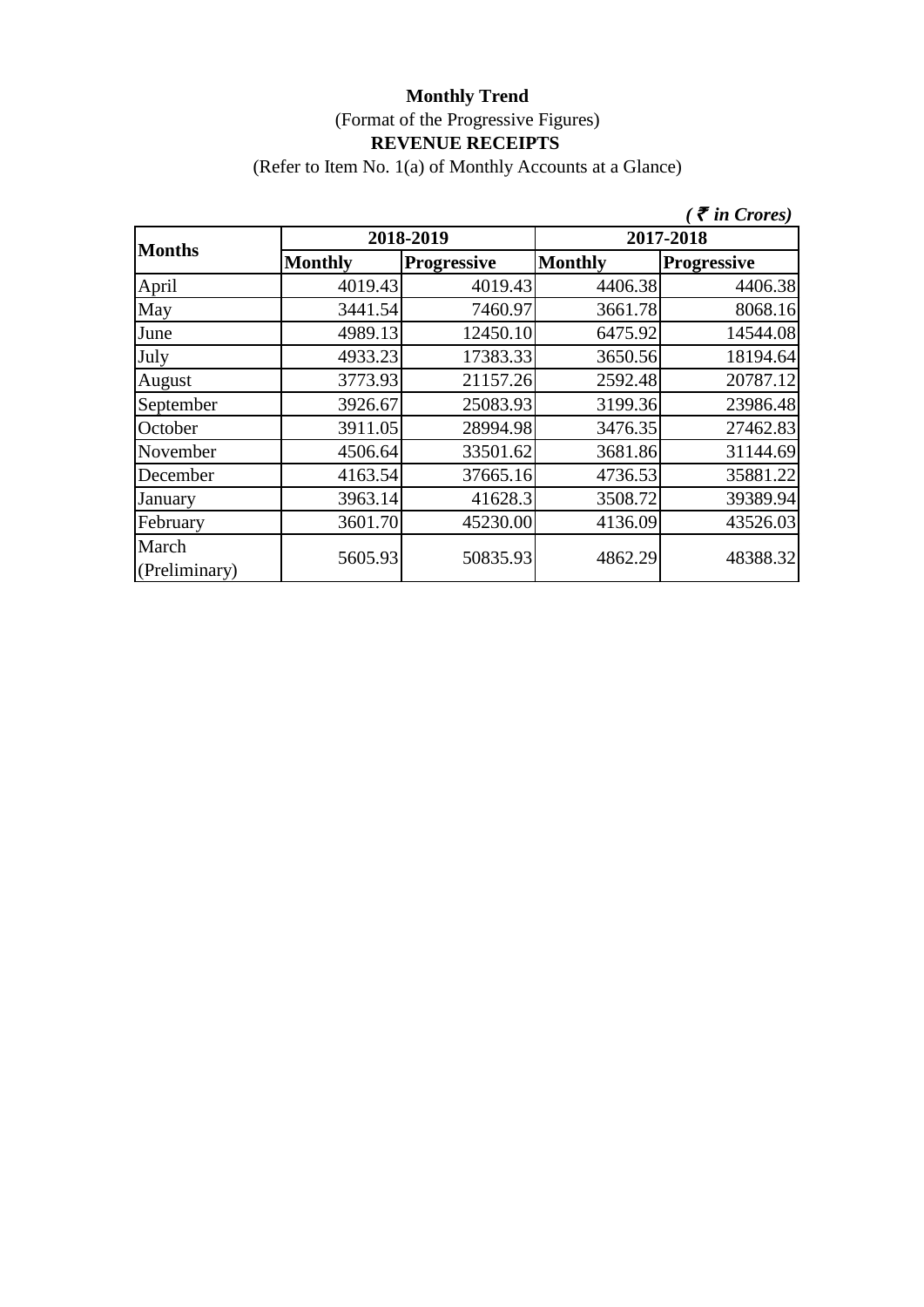(Refer to Item No. 1(b) of Monthly Accounts at a Glance)

|                     |                |                    |                | $\zeta$ $\bar{\zeta}$ in Crores) |  |
|---------------------|----------------|--------------------|----------------|----------------------------------|--|
| <b>Months</b>       |                | 2018-2019          | 2017-2018      |                                  |  |
|                     | <b>Monthly</b> | <b>Progressive</b> | <b>Monthly</b> | <b>Progressive</b>               |  |
| April               | 528.29         | 528.29             | 663.01         | 663.01                           |  |
| May                 | 435.6          | 963.89             | 440.46         | 1103.47                          |  |
| June                | 558.26         | 1522.15            | 557.5          | 1660.97                          |  |
| July                | 609.51         | 2131.66            | 366.4          | 2027.37                          |  |
| August              | 449.99         | 2581.65            | 449.96         | 2477.33                          |  |
| September           | 867.7          | 3449.35            | 1150.4         | 3627.73                          |  |
| October             | 471.27         | 3920.62            | 536.51         | 4164.24                          |  |
| November            | 663.65         | 4584.27            | 431.86         | 4596.1                           |  |
| December            | 390.25         | 4974.52            | 860.22         | 5456.32                          |  |
| January             | 728.91         | 5703.43            | 743.52         | 6199.84                          |  |
| February            | 540.96         | 6244.39            | 735.15         | 6934.99                          |  |
| March (Preliminary) | 622.86         | 6867.25            | 1245.06        | 8180.05                          |  |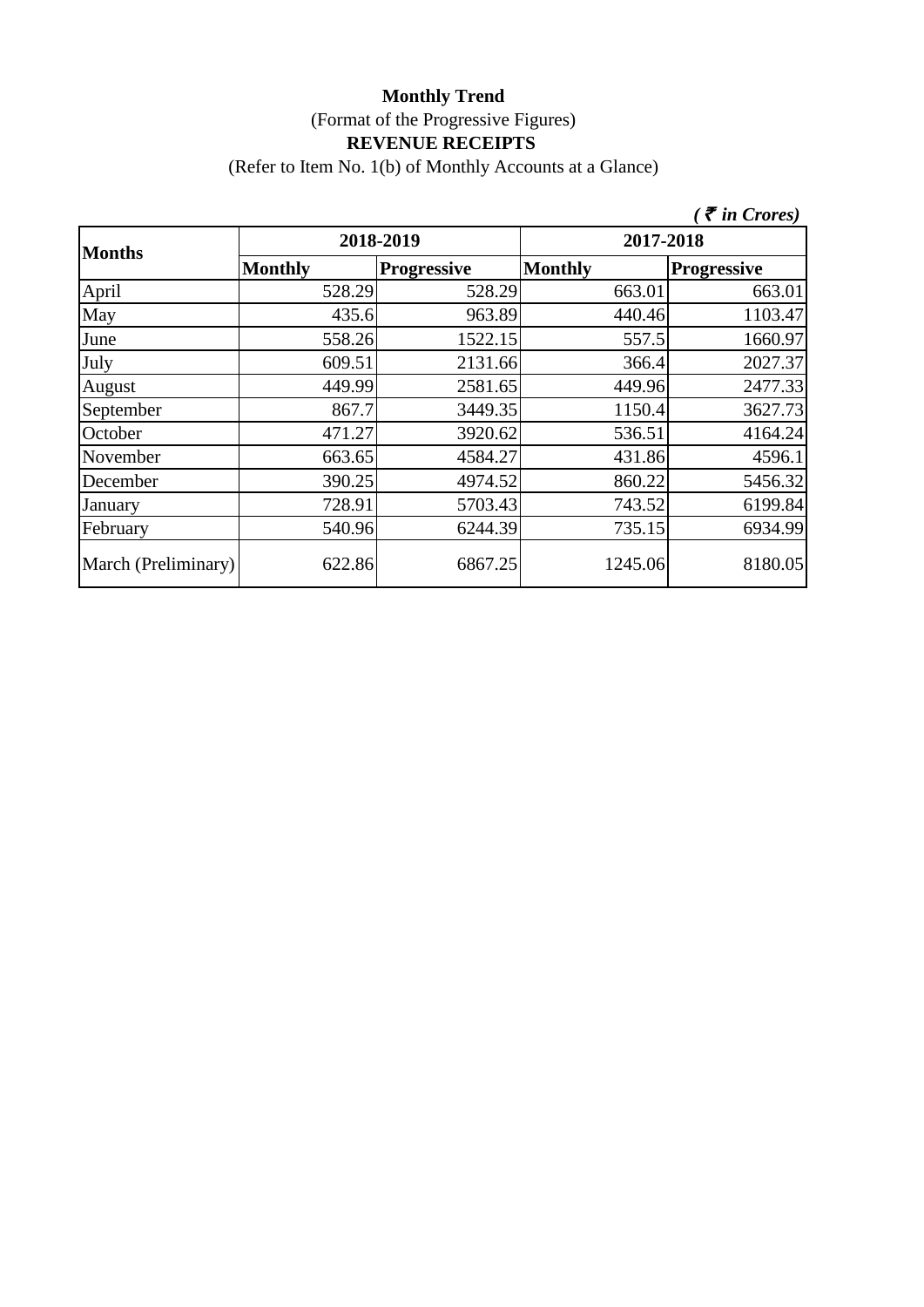(Refer to Item No. 1(c) of Monthly Accounts at a Glance)

|                        |                |                    |                | $\zeta$ $\bar{\zeta}$ in Crores) |  |
|------------------------|----------------|--------------------|----------------|----------------------------------|--|
|                        |                | 2018-2019          | 2017-2018      |                                  |  |
| <b>Months</b>          | <b>Monthly</b> | <b>Progressive</b> | <b>Monthly</b> | <b>Progressive</b>               |  |
| April                  | 15.29          | 15.29              | 2.14           | 2.14                             |  |
| May                    | 753.1          | 768.39             | 181.41         | 183.55                           |  |
| June                   | 438.05         | 1206.44            | 416.48         | 600.03                           |  |
| July                   | 391.09         | 1597.53            | 128.31         | 728.34                           |  |
| August                 | 278.09         | 1875.62            | 298.16         | 1026.5                           |  |
| September              | 866.21         | 2741.83            | 621.41         | 1647.91                          |  |
| October                | 571.17         | 3313.00            | 728.59         | 2376.5                           |  |
| November               | 715.86         | 4028.86            | 42.72          | 2419.22                          |  |
| December               | 139.92         | 4168.78            | 465.35         | 2884.57                          |  |
| January                | 943.35         | 5112.13            | 152.22         | 3036.79                          |  |
| February               | 863.43         | 5975.56            | 378.69         | 3415.48                          |  |
| March<br>(Preliminary) | 433.67         | 6409.23            | 1287.73        | 4703.21                          |  |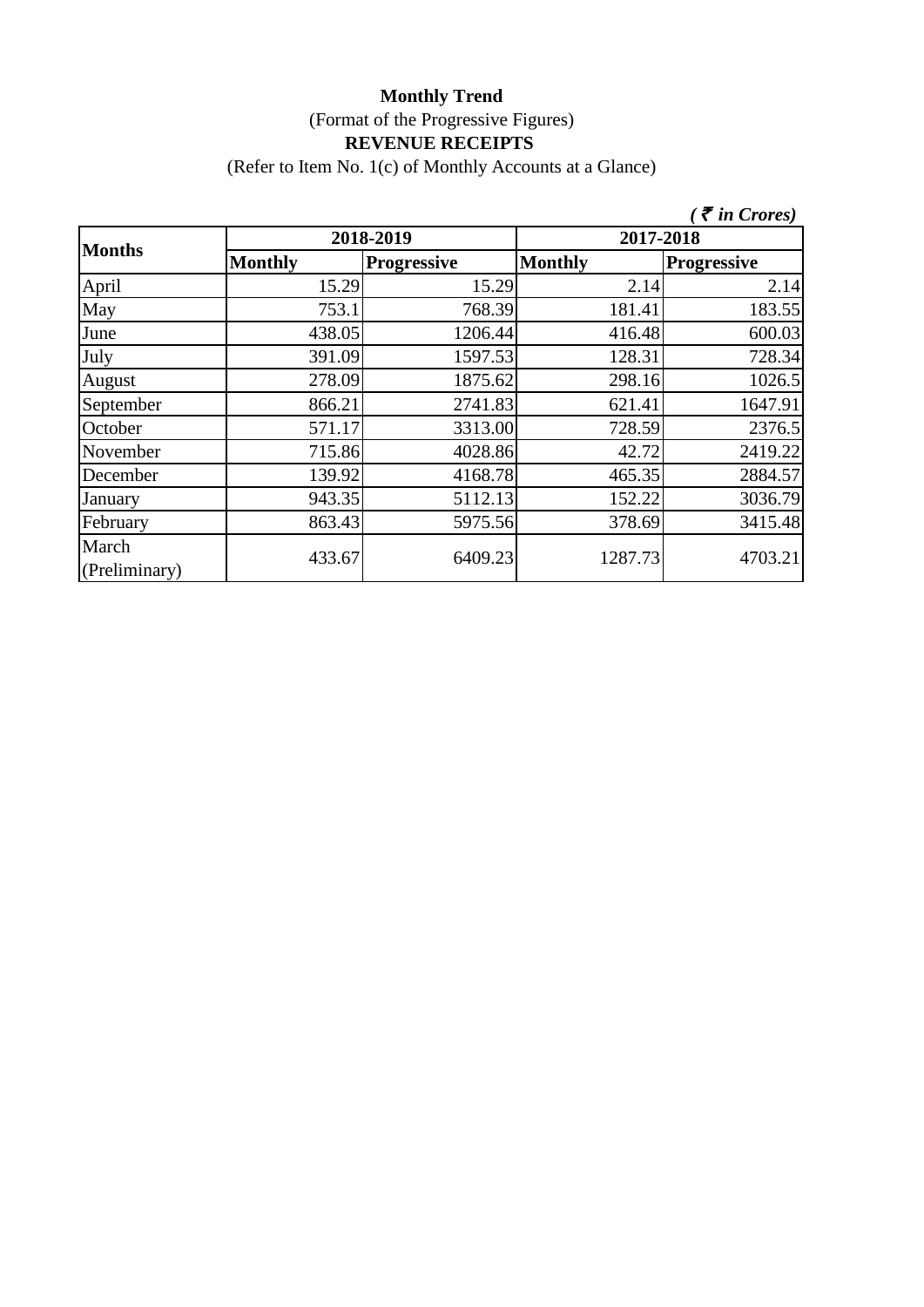(Refer to Item No. 2(a) of Monthly Accounts at a Glance)

|                        |                |                    |                | $\zeta$ $\bar{\zeta}$ in Crores) |  |
|------------------------|----------------|--------------------|----------------|----------------------------------|--|
|                        |                | 2018-2019          | 2017-2018      |                                  |  |
| <b>Months</b>          | <b>Monthly</b> | <b>Progressive</b> | <b>Monthly</b> | <b>Progressive</b>               |  |
| April                  | 1.19           | 1.19               | 36.69          | 36.69                            |  |
| May                    | 2.97           | 4.16               | 15.52          | 52.21                            |  |
| June                   | 20.16          | 24.32              | 8.36           | 60.57                            |  |
| July                   | 3.23           | 27.55              | 6.67           | 67.24                            |  |
| August                 | 6.94           | 34.49              | 5.61           | 72.85                            |  |
| September              | 12.89          | 47.38              | 8.59           | 81.44                            |  |
| October                | 8.46           | 55.84              | 8.47           | 89.91                            |  |
| November               | 44.98          | 100.82             | 3.53           | 93.44                            |  |
| December               | 5193.62        | 5294.44            | 5058.96        | 5152.4                           |  |
| January                | 11.02          | 5305.46            | 8.42           | 5160.82                          |  |
| February               | 12.60          | 5318.06            | 385.18         | 5546                             |  |
| March<br>(Preliminary) | 53.83          | 5371.89            | 794.93         | 6340.93                          |  |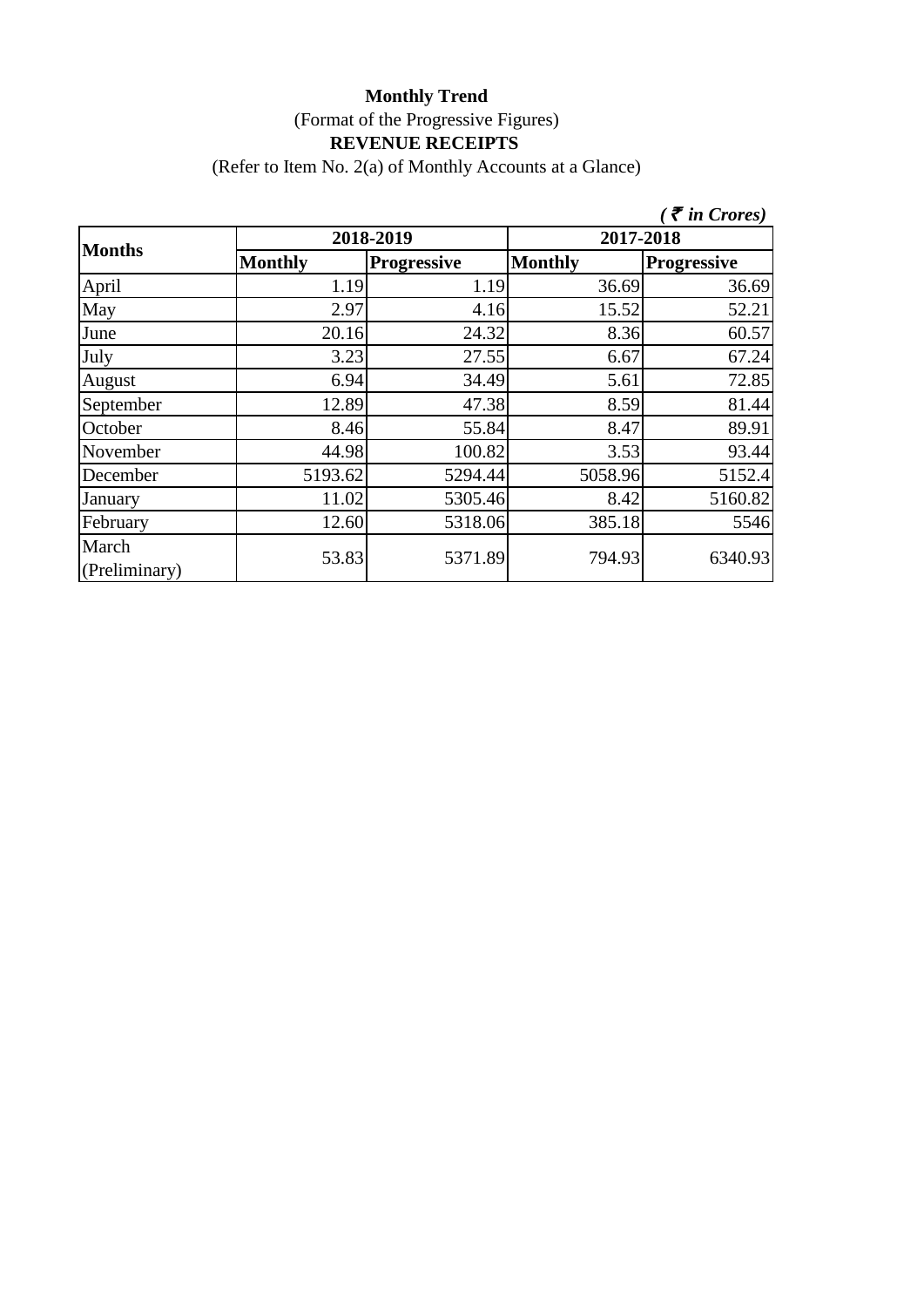(Refer to Item No. 2(b) of Monthly Accounts at a Glance)

|                     |                |                    |                | $\bar{\tau}$ in Crores) |  |
|---------------------|----------------|--------------------|----------------|-------------------------|--|
| <b>Months</b>       |                | 2018-2019          | 2017-2018      |                         |  |
|                     | <b>Monthly</b> | <b>Progressive</b> | <b>Monthly</b> | <b>Progressive</b>      |  |
| April               | 1.27           | 1.27               | 1.11           | 1.11                    |  |
| May                 | 3.38           | 4.65               | 0.35           | 1.46                    |  |
| June                | 0.46           | 5.11               | 0.68           | 2.14                    |  |
| July                | 0.61           | 5.72               | 1.36           | 3.5                     |  |
| August              | 1.76           | 7.48               | 1.13           | 4.63                    |  |
| September           | 3.53           | 11.01              | 2.4            | 7.03                    |  |
| October             | 0.44           | 11.45              | 3.00           | 10.03                   |  |
| November            | 0.49           | 11.94              | 2.06           | 12.09                   |  |
| December            | 6.58           | 18.52              | 2.24           | 14.33                   |  |
| January             | 3.83           | 22.35              | 3.65           | 17.98                   |  |
| February            | 13.35          | 35.70              | 2.58           | 20.56                   |  |
| March (Preliminary) | 13.31          | 49.01              | 18.80          | 39.36                   |  |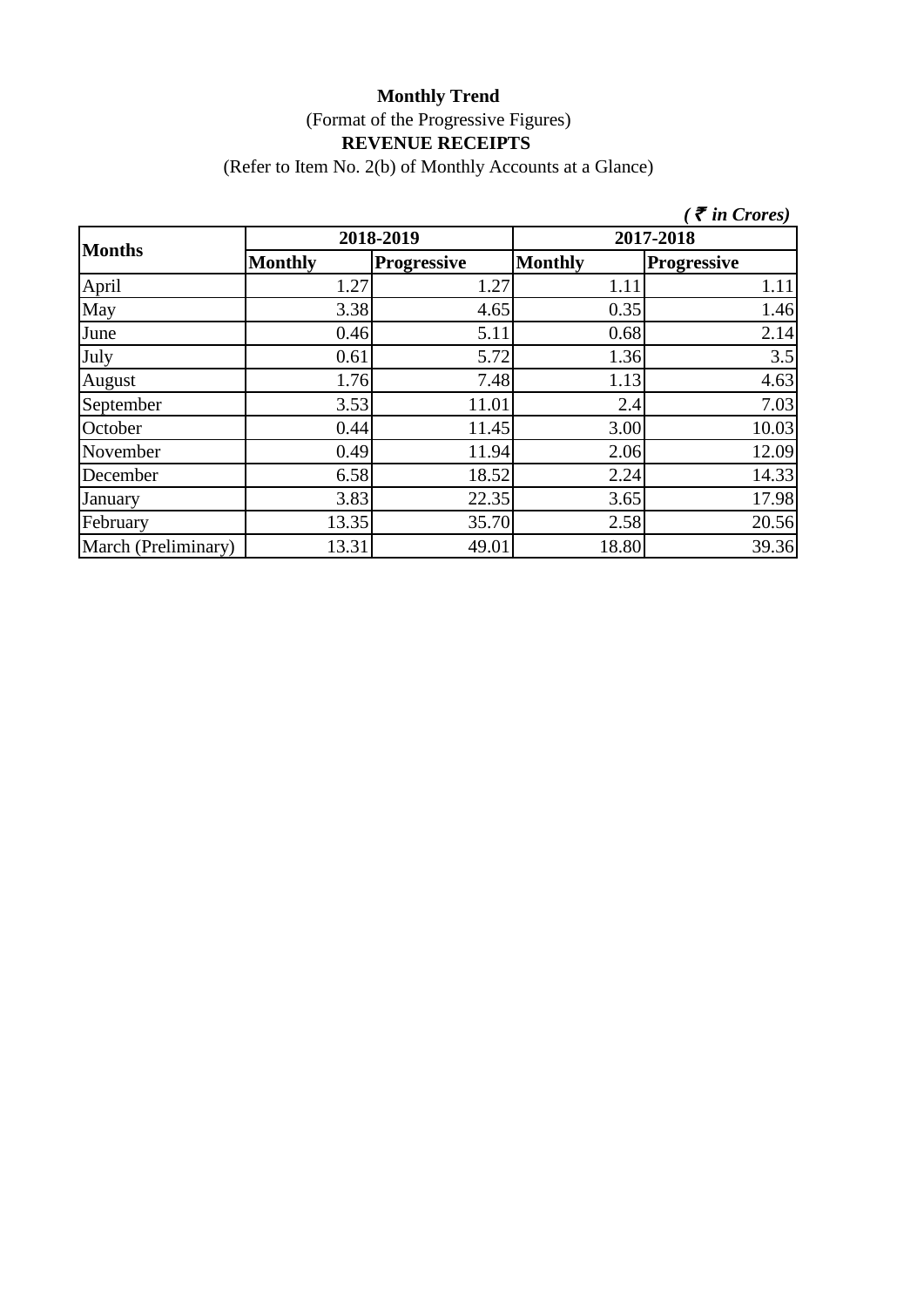(Refer to Item No. 2(c) of Monthly Accounts at a Glance)

|                        |                |                    |                | $\bar{\tau}$ in Crores) |  |
|------------------------|----------------|--------------------|----------------|-------------------------|--|
|                        |                | 2018-2019          | 2017-2018      |                         |  |
| <b>Months</b>          | <b>Monthly</b> | <b>Progressive</b> | <b>Monthly</b> | <b>Progressive</b>      |  |
| April                  | 572.36         | 572.36             | $-48.00$       | $-48.00$                |  |
| May                    | 2629.15        | 3201.51            | 2120.54        | 2072.54                 |  |
| June                   | 1404.7         | 4606.21            | $-1867.21$     | 205.33                  |  |
| July                   | $-1024.48$     | 3581.73            | 2299.27        | 2504.6                  |  |
| August                 | 1600.48        | 5182.21            | 2418.8         | 4923.4                  |  |
| September              | 1392.23        | 6574.44            | 661.99         | 5585.39                 |  |
| October                | 5747.93        | 12322.37           | 5363.8         | 10949.19                |  |
| November               | 3342.44        | 15664.81           | 1232.05        | 12181.24                |  |
| December               | $-992.14$      | 14672.67           | $-1010.44$     | 11170.8                 |  |
| January                | $-1056.13$     | 13616.54           | 2355.39        | 13526.19                |  |
| February               | 3001.73        | 16618.27           | 553.80         | 14079.99                |  |
| March<br>(Preliminary) | 5068.99        | 21687.26           | 4488.57        | 18568.56                |  |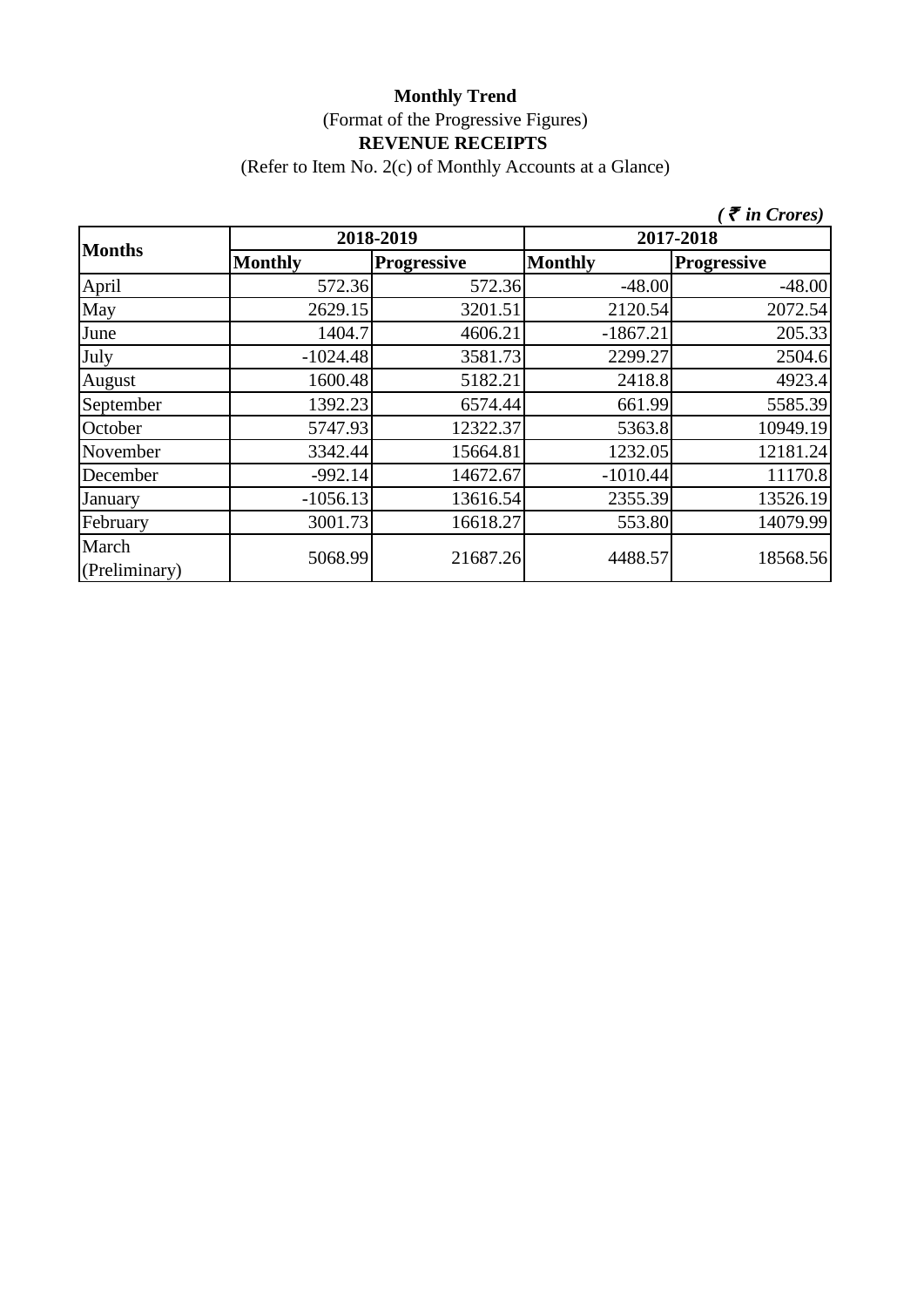(Refer to Item No. 4(a) of Monthly Accounts at a Glance)

| $\zeta$ <i>(† in Crores)</i> |                      |                    |                      |                      |  |
|------------------------------|----------------------|--------------------|----------------------|----------------------|--|
| <b>Months</b>                |                      | 2018-2019          | 2017-2018            |                      |  |
|                              | <b>Monthly</b>       | <b>Progressive</b> | <b>Monthly</b>       | <b>Progressive</b>   |  |
| April                        |                      |                    |                      |                      |  |
| May                          |                      |                    |                      |                      |  |
| June                         |                      |                    |                      |                      |  |
| July                         |                      | $\bullet$          |                      |                      |  |
| August                       | $\ddot{\phantom{0}}$ | $\cdot \cdot$      |                      | $\bullet\,\bullet$   |  |
| September                    | $\cdot \cdot$        | $\bullet$          |                      | $\bullet$ .          |  |
| October                      | $\ddot{\phantom{0}}$ |                    |                      | $\ddot{\phantom{0}}$ |  |
| November                     | 1889.02              | 16031.84           | $\cdot \cdot$        | $\bullet$ .          |  |
| December                     | 1850.66              | 17882.50           |                      | $\bullet$ .          |  |
| January                      | 2727.23              | 20609.73           | $\ddot{\phantom{0}}$ | $\bullet$ .          |  |
| February                     | 4029.90              | 24639.63           |                      | $\bullet$ .          |  |
| March (Preliminary)          | 4595.46              | 29235.09           | $\cdot \cdot$        | $\bullet$ .          |  |

Note: Figures of item no. 4(a) up to October 2018 are not avilable in old format.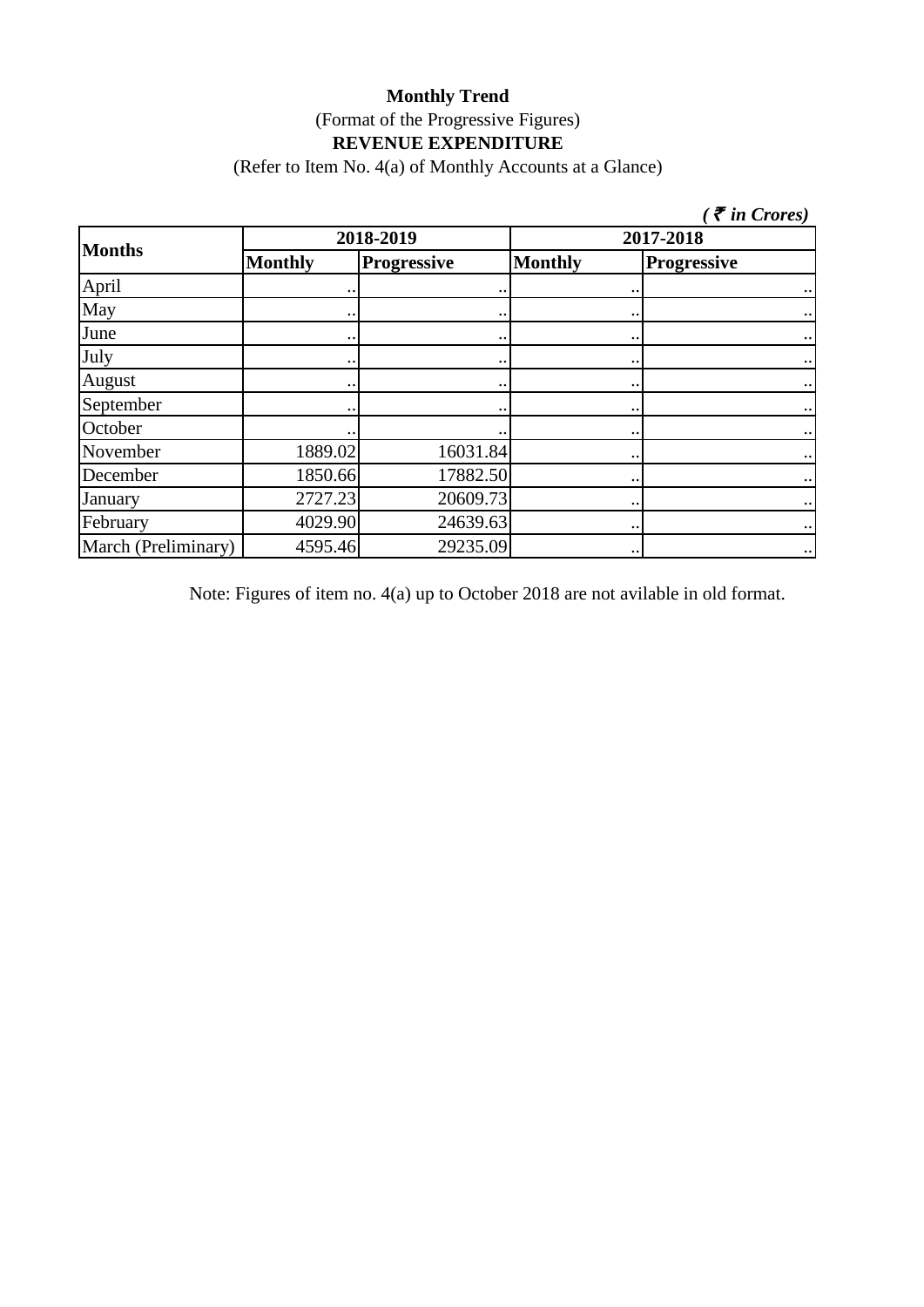(Refer to Item No. 4(b) of Monthly Accounts at a Glance)

|                     |                |                    |                | $\bar{\tau}$ in Crores) |  |
|---------------------|----------------|--------------------|----------------|-------------------------|--|
| <b>Months</b>       |                | 2018-2019          | 2017-2018      |                         |  |
|                     | <b>Monthly</b> | <b>Progressive</b> | <b>Monthly</b> | <b>Progressive</b>      |  |
| April               | 12.93          | 12.93              | 6.84           | 6.84                    |  |
| May                 | 1174.18        | 1187.11            | 985.16         | 992                     |  |
| June                | 1181.04        | 2368.15            | 918.79         | 1910.79                 |  |
| July                | 577.26         | 2945.41            | 630.11         | 2540.9                  |  |
| August              | 973.9          | 3919.31            | 863.86         | 3404.76                 |  |
| September           | 1232.9         | 5152.21            | 74.03          | 3478.79                 |  |
| October             | 92.91          | 5245.12            | 2281.41        | 5760.2                  |  |
| November            | 1935.07        | 7180.19            | 596.88         | 6357.08                 |  |
| December            | 1108.83        | 8289.02            | 61.9           | 6418.98                 |  |
| January             | 73.84          | 8362.86            | 1460.33        | 7879.31                 |  |
| February            | 1809.45        | 10172.31           | 973.26         | 8852.57                 |  |
| March (Preliminary) | 2246.1         | 12418.41           | 2112.07        | 10964.64                |  |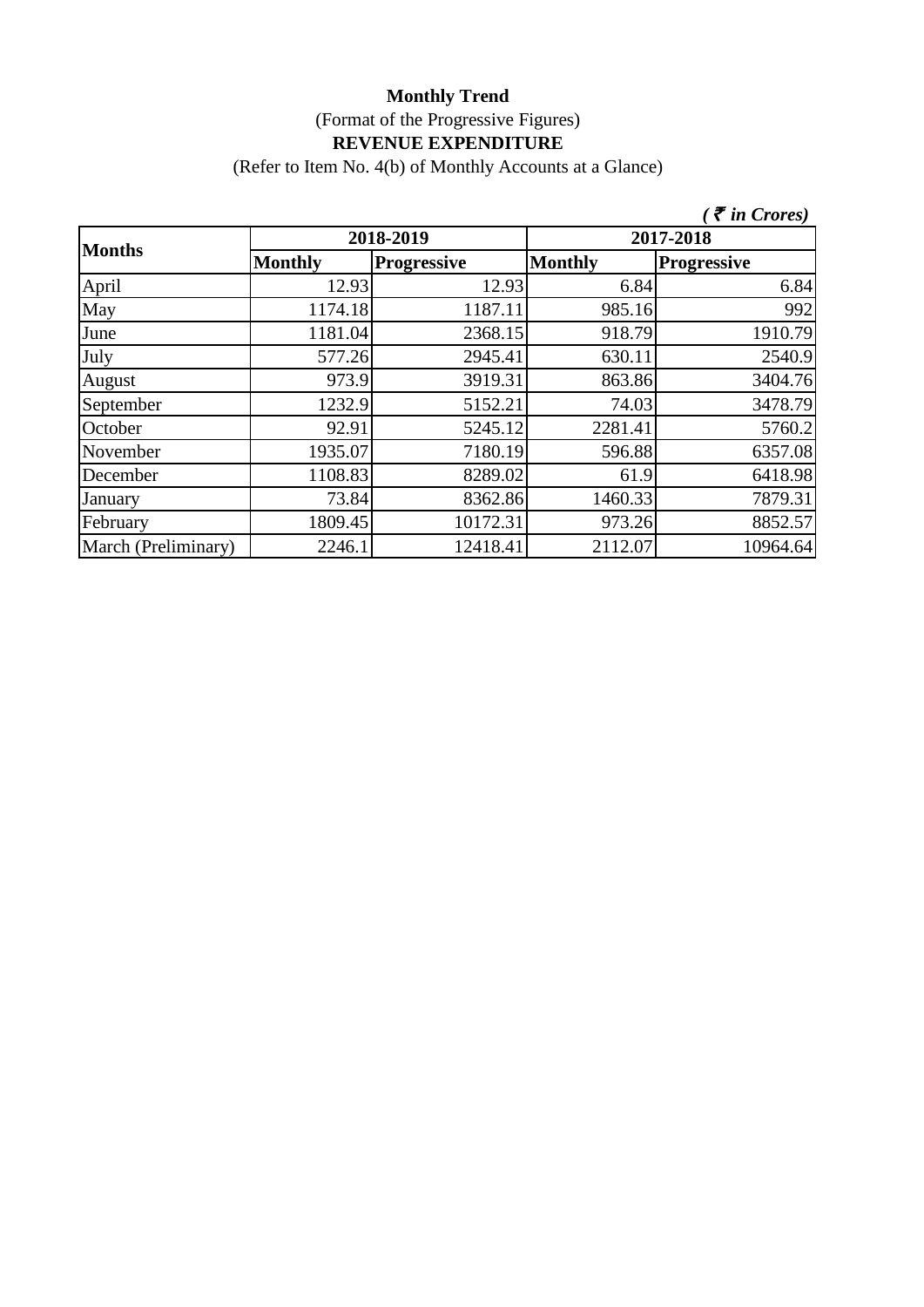(Refer to Item No. 4(c) of Monthly Accounts at a Glance)

|                     |                |                    |                | $\zeta$ $\bar{\zeta}$ in Crores) |
|---------------------|----------------|--------------------|----------------|----------------------------------|
| <b>Months</b>       |                | 2018-2019          |                | 2017-2018                        |
|                     | <b>Monthly</b> | <b>Progressive</b> | <b>Monthly</b> | <b>Progressive</b>               |
| April               | 1049.49        | 1049.49            | 1356.60        | 1356.60                          |
| May                 | 1872.91        | 2922.4             | 1465.91        | 2822.51                          |
| June                | 1902.13        | 4824.53            | 1694.30        | 4516.81                          |
| July                | 893.22         | 5717.75            | 952.90         | 5469.71                          |
| August              | 1819.89        | 7537.64            | 1357.42        | 6827.13                          |
| September           | 1050.99        | 8588.63            | 1573.83        | 8400.96                          |
| October             | 2065.95        | 10654.58           | 1592.62        | 9993.58                          |
| November            | 1494.91        | 12149.49           | 961.01         | 10954.59                         |
| December            | 755.65         | 12905.14           | 1376.96        | 12331.55                         |
| January             | 1451.24        | 14356.38           | 1385.15        | 13716.7                          |
| February            | 1489.42        | 15845.80           | 1401.83        | 15118.53                         |
| March (Preliminary) | 1752.77        | 17598.57           | 1653.44        | 16771.97                         |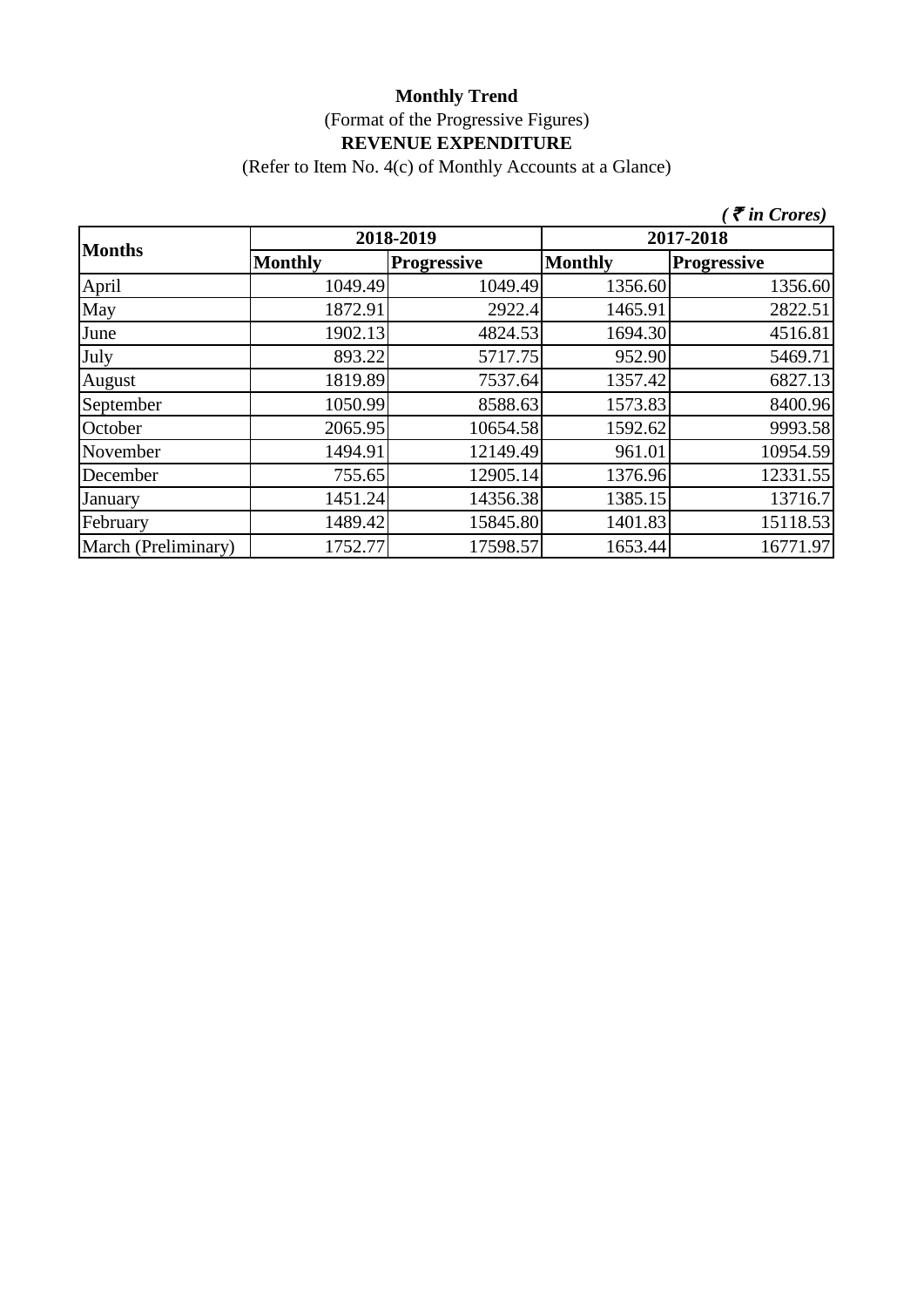(Refer to Item No. 4(d) of Monthly Accounts at a Glance)

|                     |                |                    |                | $\bar{\tau}$ in Crores) |
|---------------------|----------------|--------------------|----------------|-------------------------|
| <b>Months</b>       | 2018-2019      |                    | 2017-2018      |                         |
|                     | <b>Monthly</b> | <b>Progressive</b> | <b>Monthly</b> | <b>Progressive</b>      |
| April               | 552.47         | 552.47             | 508.56         | 508.56                  |
| May                 | 778.66         | 1331.13            | 851.13         | 1359.69                 |
| June                | 832.24         | 2163.37            | 1037.5         | 2397.19                 |
| July                | 464.84         | 2628.21            | 764.84         | 3162.03                 |
| August              | 826.77         | 3454.98            | 799.91         | 3961.94                 |
| September           | 467.38         | 3922.36            | 855.78         | 4817.72                 |
| October             | 782.44         | 4704.80            | 590.86         | 5408.58                 |
| November            | 691.47         | 5396.27            | 590.81         | 5999.39                 |
| December            | 508.73         | 5905.00            | 692.06         | 6691.45                 |
| January             | 721.47         | 6626.47            | 640.54         | 7331.99                 |
| February            | 692.38         | 7318.85            | 674.86         | 8006.85                 |
| March (Preliminary) | 820.92         | 8139.77            | 776.28         | 8783.13                 |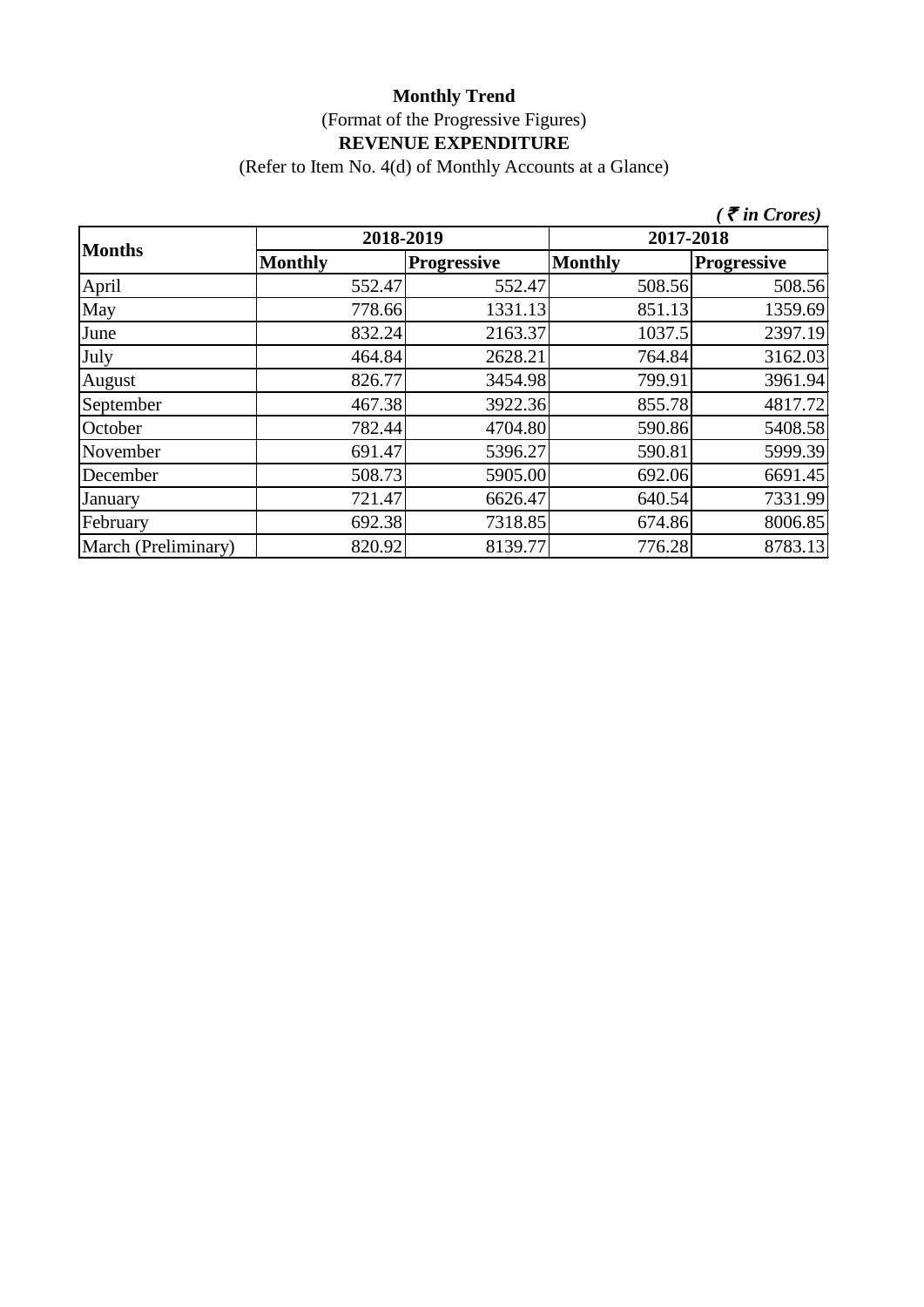(Refer to Item No. 4(e) of Monthly Accounts at a Glance)

|                     |                |                    |                | $\zeta \bar{\tau}$ in Crores) |
|---------------------|----------------|--------------------|----------------|-------------------------------|
| <b>Months</b>       | 2018-2019      |                    | 2017-2018      |                               |
|                     | <b>Monthly</b> | <b>Progressive</b> | <b>Monthly</b> | <b>Progressive</b>            |
| April               | 1.06           | 1.06               |                | $\bullet$ .                   |
| May                 | 18.64          | 19.70              | $\cdot$ .      | $\cdot$ .                     |
| June                | 1122.59        | 1142.29            | $\bullet$ .    | $\bullet$ .                   |
| July                | 49.45          | 1191.74            | $\cdot$ .      | $\cdot$ .                     |
| August              | 54.10          | 1245.84            | $\bullet$ .    | $\bullet$ .                   |
| September           | 1253.36        | 2499.20            | $\bullet$ .    | $\cdot$ .                     |
| October             | 659.44         | 3158.64            |                | $\bullet$ .                   |
| November            | 1691.20        | 4849.84            | $\cdot$ .      | $\cdot$ .                     |
| December            | 28.74          | 4878.58            | $\cdot$ .      | $\bullet$ $\bullet$           |
| January             | 687.87         | 5566.45            | $\cdot$ .      | $\cdot\cdot$                  |
| February            | 657.01         | 6223.46            | $\cdot$ .      | $\cdot$ .                     |
| March (Preliminary) | 2324.58        | 8548.04            | $\cdot$ .      | $\cdot \cdot$                 |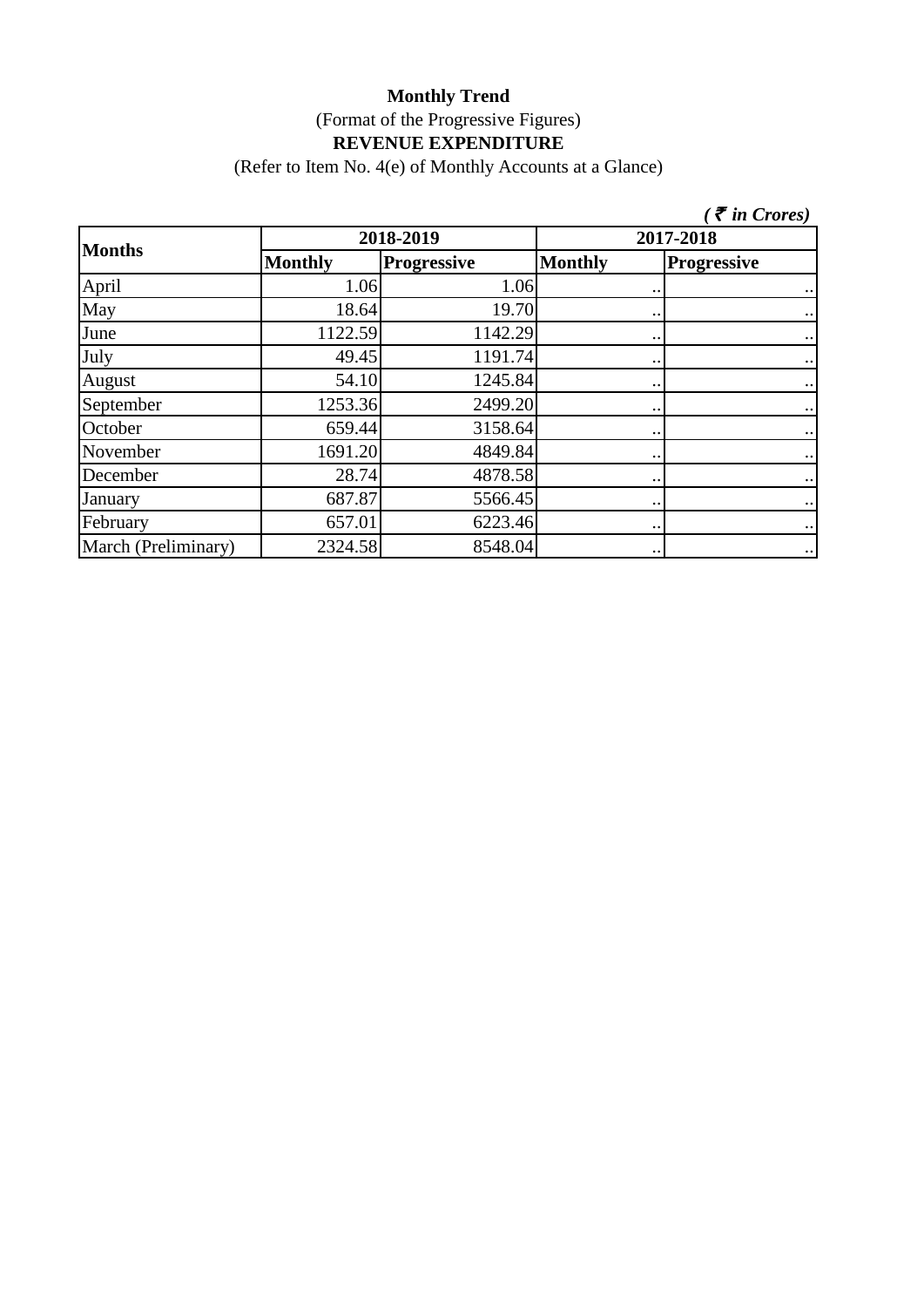# **Monthly Trend** (Format of the Progressive Figures) **CAPITAL EXPENDITURE**

(Refer to Item No. 5(a) of Monthly Accounts at a Glance)

|                     |                |                    |                | $\zeta$ <i>(† in Crores)</i> |
|---------------------|----------------|--------------------|----------------|------------------------------|
| <b>Months</b>       | 2018-2019      |                    | 2017-2018      |                              |
|                     | <b>Monthly</b> | <b>Progressive</b> | <b>Monthly</b> | <b>Progressive</b>           |
| April               | 2653.57        | 2653.57            | 1723.54        | 1723.54                      |
| May                 | 1663.54        | 4317.11            | 982.63         | 2706.17                      |
| June                | 248.47         | 4565.58            | $-17.8$        | 2688.37                      |
| July                | 584.85         | 5150.43            | 225.85         | 2914.22                      |
| August              | $-25.7$        | 5124.73            | $-36.1$        | 2878.12                      |
| September           | 182.2          | 5306.93            | 395.39         | 3273.51                      |
| October             | 4939.68        | 10246.61           | 4008.05        | 7281.56                      |
| November            | 1554.74        | 11801.35           | 1086.43        | 8367.99                      |
| December            | 4615.74        | 16417.09           | 4605.72        | 12973.71                     |
| January             | $-1231.12$     | 15185.97           | $-428.51$      | 12545.2                      |
| February            | $-665.62$      | 14520.35           | $-197.49$      | 12347.71                     |
| March (Preliminary) | $-10.99$       | 14509.36           | 455.09         | 12802.8                      |

Note: It also includes Expenditure on Salary/Wages up to October, 2018 [Item No. 5(b) of Monthly Account at a Glance].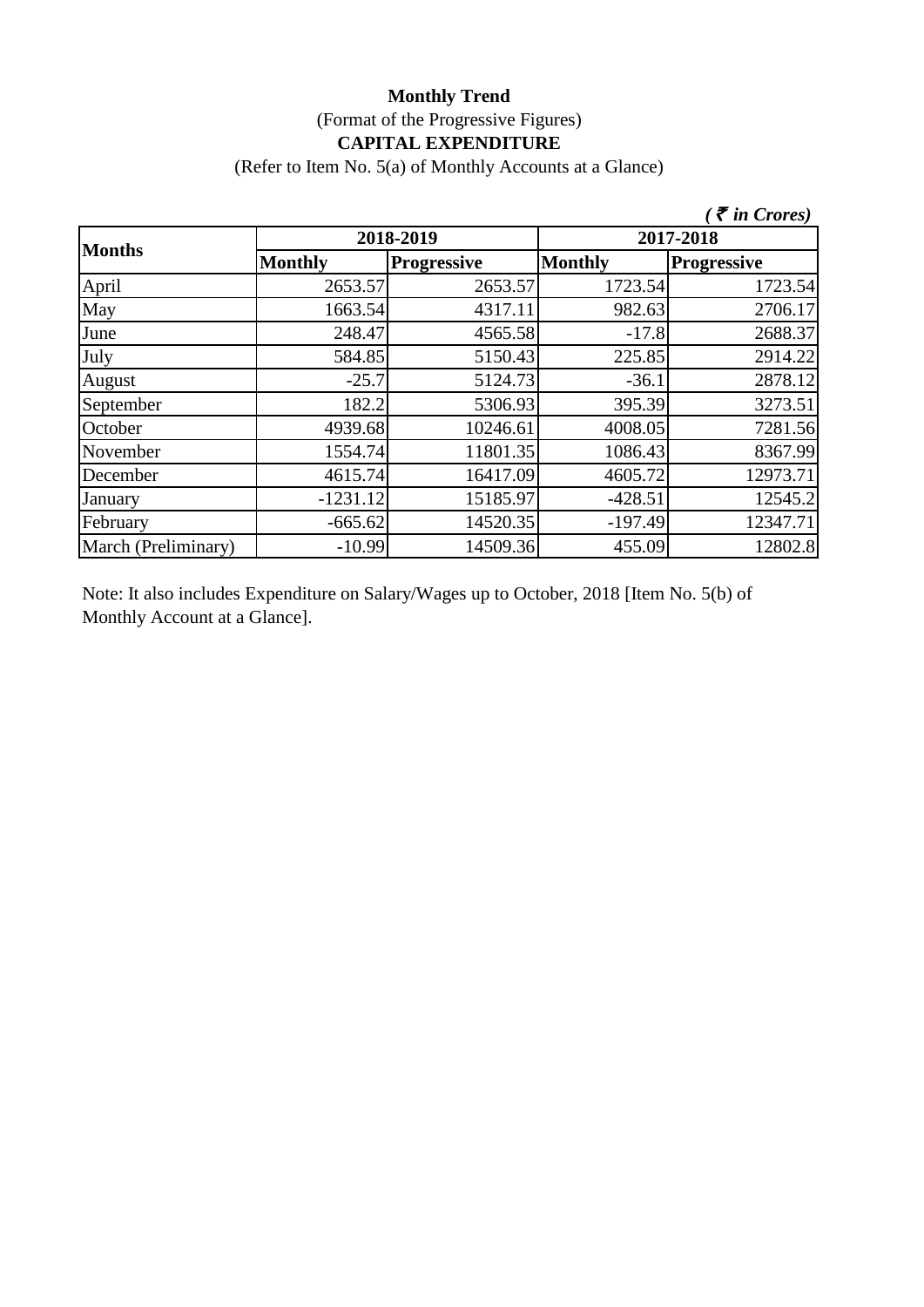# **Monthly Trend** (Format of the Progressive Figures) **CAPITAL EXPENDITURE**

(Refer to Item No. 5(b) of Monthly Accounts at a Glance)

|                     |                |                    |                      | $\zeta$ <i>( <math>\bar{\zeta}</math> in Crores)</i> |  |
|---------------------|----------------|--------------------|----------------------|------------------------------------------------------|--|
| <b>Months</b>       |                | 2018-2019          |                      | 2017-2018                                            |  |
|                     | <b>Monthly</b> | <b>Progressive</b> | <b>Monthly</b>       | <b>Progressive</b>                                   |  |
| April               |                |                    | $\ddot{\phantom{0}}$ |                                                      |  |
| May                 |                |                    | $\ddot{\phantom{0}}$ |                                                      |  |
| June                |                |                    | $\bullet$ .          |                                                      |  |
| July                | D              |                    |                      |                                                      |  |
| August              |                |                    | $\bullet$ .          |                                                      |  |
| September           | 0              |                    | $\bullet$ .          |                                                      |  |
| October             | 0              |                    | $\bullet$ .          |                                                      |  |
| November            | D              |                    | $\bullet\,\bullet$   |                                                      |  |
| December            |                |                    | $\bullet$ .          |                                                      |  |
| January             | 15.69          | 15.69              | $\ddot{\phantom{0}}$ |                                                      |  |
| February            |                | 15.69              | $\bullet\,\bullet$   |                                                      |  |
| March (Preliminary) | D              | 15.69              | $\ddot{\phantom{0}}$ |                                                      |  |

Note: Expenditure on Salary/Wages up to October, 2018 stands included in Capital Expenditure [Item No. 5 (a) of Monthly Account at a Glance].